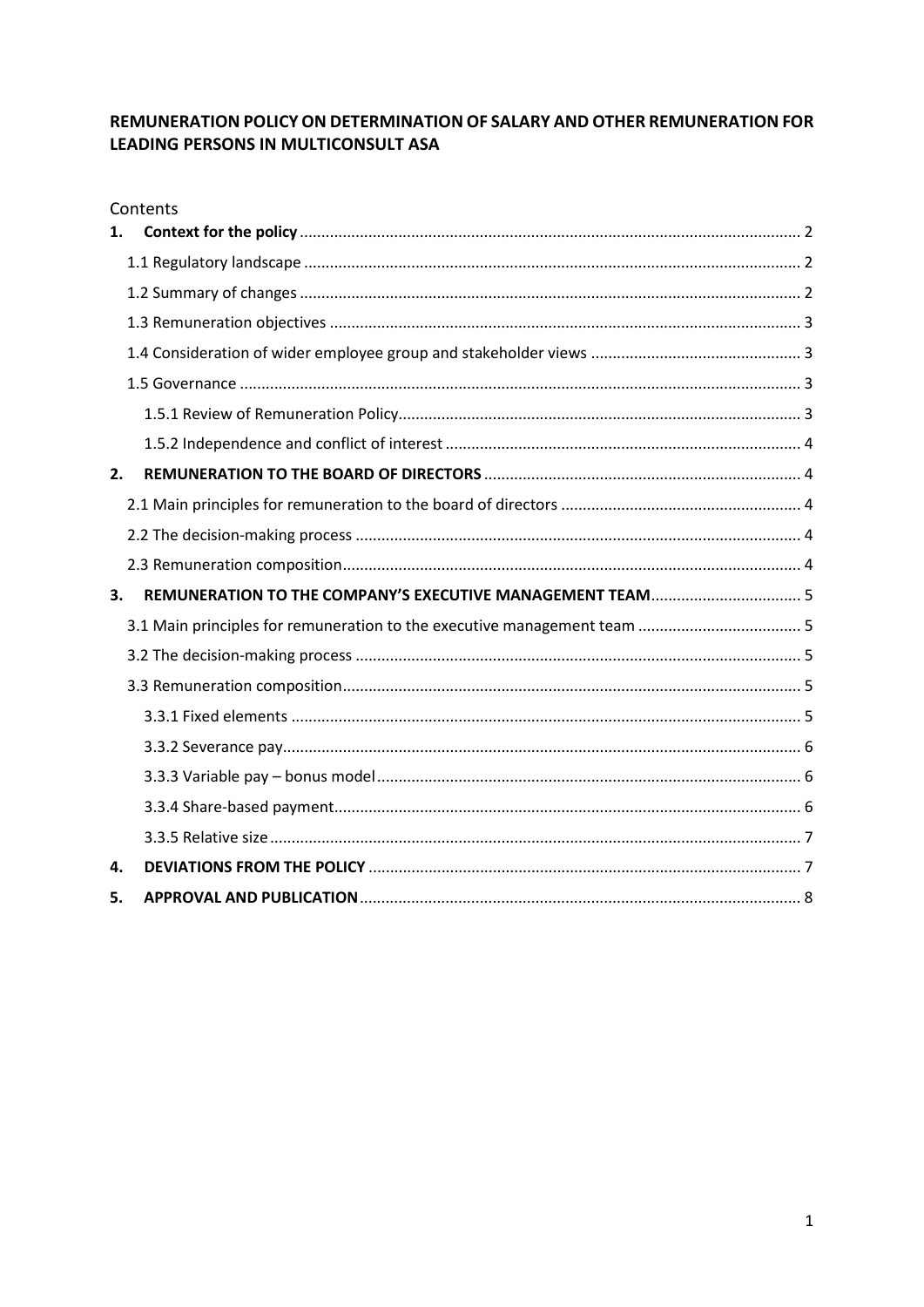### <span id="page-1-0"></span>**1. Context for the policy**

This remuneration policy ("policy") describes the principles for the remuneration of the members of the board of directors ("the board") and the members of the executive management team ("the executives") of Multiconsult ASA. The board and the executives are considered "leading persons" at Multiconsult ASA. The policy describes the decision-making process for remuneration to these leading persons and outlines the total remuneration by components.

The purpose of the policy is to ensure that Multiconsult ASA delivers good results through an executive management team with high motivation and strong loyalty to the company and its values. The policy defines basic principles on how Multiconsult ASA uses salaries and other forms of compensation as a tool to attract, motivate, develop, and retain the competence needed in the board and the executive management team. It is further designed to align the interests of the leading persons with those of the shareholders. The policy is based on openness and transparency regarding the elements included in the executive teams' compensation package.

## <span id="page-1-1"></span>**1.1 Regulatory landscape**

The remuneration policy complies with the requirements defined in sections 6-16a of the Norwegian Limited Liabilities Companies Act ("Allmennaksjeloven"), implementing the amendments to the EU Directive on shareholder rights (Directive (EU) 2017/828 of the European Parliament and of the Council of 17 May 2017 amending Directive 2007/36/EC as regards the encouragement of long-term shareholder engagement). It also complies with the Norwegian Regulation on guidelines and report on remuneration for senior executives ("Forskrift om retningslinjer og rapport om godtgjørelse for ledende personer») and the relevant chapters of the Norwegian Code of Practice for Corporate Governance issued in October 2021.

The policy will be submitted for approval at the annual general meeting in 2022 and will apply to remuneration earned from 1 January 2022. Moving forward the policy must be approved by the general meeting in the event of any material changes and at least every fourth year.

In accordance with the Limited Liability Companies Act  $\S$  6-16b an annual report with an overview of paid and outstanding salaries and other remuneration to leading persons shall be prepared. The report must be approved by the auditor before it is submitted for resolution at the annual general meeting. The salary report shall be published and available on the company's website.

# <span id="page-1-2"></span>**1.2 Summary of changes**

The policy replaces the former statement regarding remuneration for senior management approved by the general meeting in 2021 with the following substantive differences<sup>1</sup>:

<span id="page-1-3"></span><sup>&</sup>lt;sup>1</sup> At the general meeting 2021 the shareholders approved the statement. No amendments have therefore been made based on shareholders' views.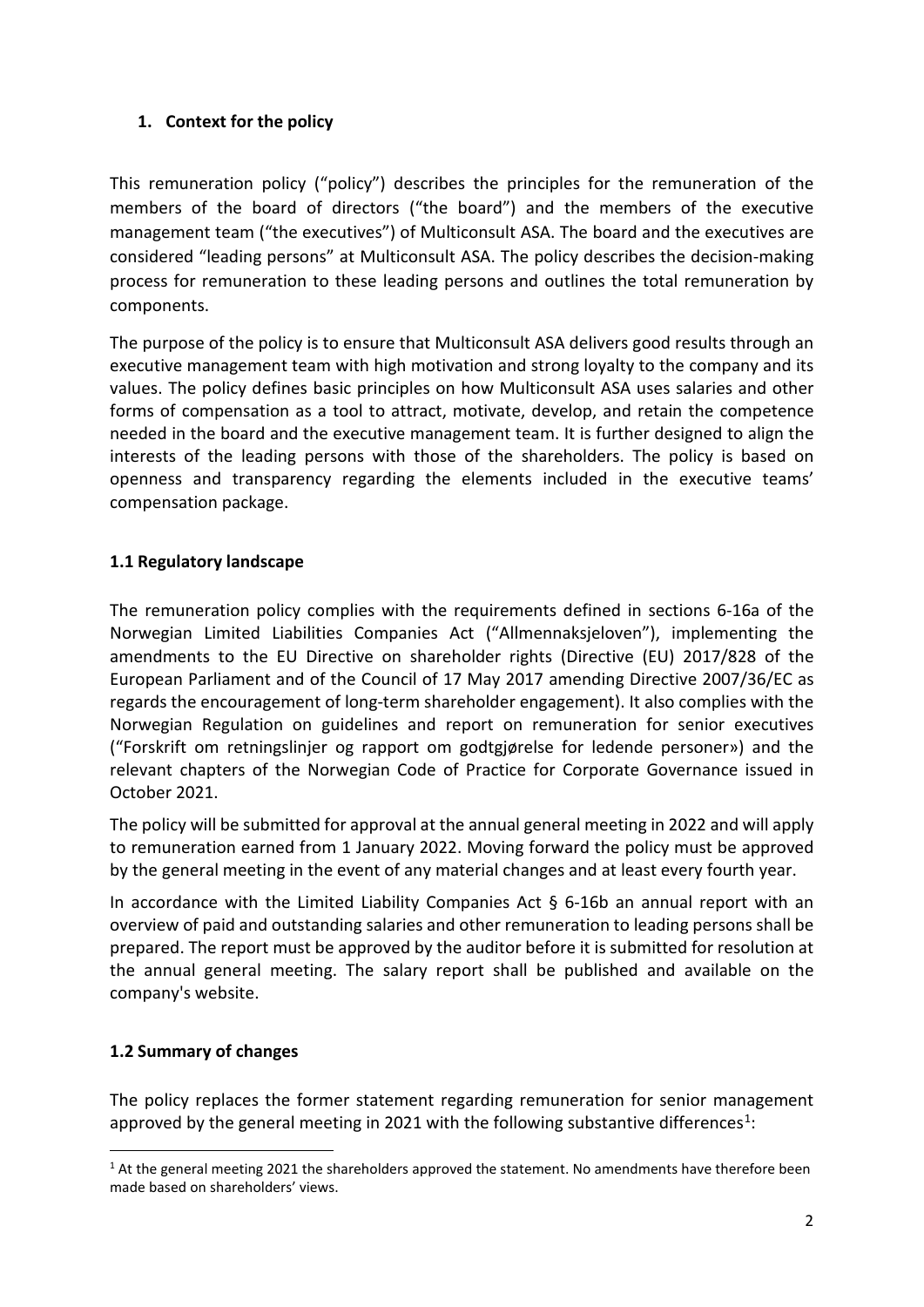- Defining scenarios in which deviations from the policy may be permissible.
- Introduction of sustainability as a performance target in the executives' variable remuneration plan
- Further elaboration of remuneration objectives and how total remuneration is linked to Multiconsult's business strategy

### <span id="page-2-0"></span>**1.3 Remuneration objectives**

The policy supports the business needs by enabling an appropriate total remuneration package that has a clear link to the business strategy and aligns with shareholder interests.

*Competitive remuneration:* Total remuneration is guided by market practice to ensure Multiconsult can attract and retain key talent

*Link to business strategy:* The performance targets for variable remuneration is directly linked with Multiconsult's business strategy

*Align with shareholder interest:* A substantial part of the variable remuneration for the executive team is given as shares to align the executive teams' interests with those of the shareholders

## <span id="page-2-1"></span>**1.4 Consideration of wider employee group and stakeholder views**

The approach to remuneration is consistent across the company.

- Total remuneration is based on competence, area of responsibility, results, and experience
- The variable remuneration component is based on the annual business performance metrics
- The executive team is part of the same pension and insurance plans as the other employees
- Remuneration is normally reviewed annually considering market movement, business, and individual performance

# <span id="page-2-3"></span><span id="page-2-2"></span>**1.5 Governance**

### **1.5.1 Review of Remuneration Policy**

The board has the overall responsibility for the remuneration policy. The compensation committee is responsible for reviewing and proposing changes to the remuneration policy to the board. The compensation committee is established by the board and consists solely of board members.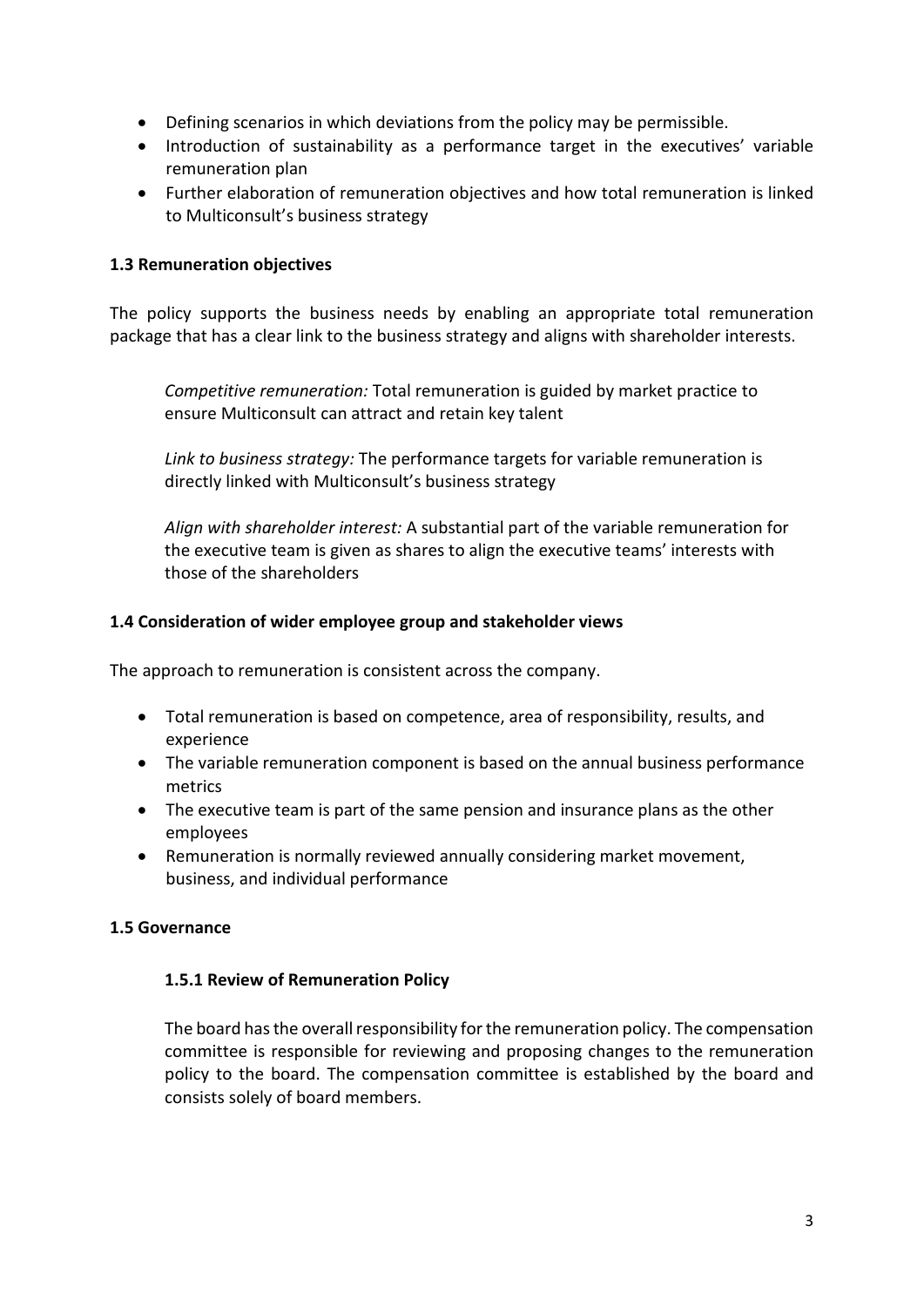The compensation committee reviews the policy at least once a year and, if applicable, proposes amendments to the board for adoption by the annual general meeting. The annual general meeting finally approves the remuneration policy.

### <span id="page-3-0"></span>**1.5.2 Independence and conflict of interest**

Board members are required to disclose any conflict of interest. The board members and executives hold a negligible percentage of the votes at the annual general meeting and thus cannot influence the outcome of the voting materially.

# <span id="page-3-1"></span>**2. REMUNERATION TO THE BOARD OF DIRECTORS**

# <span id="page-3-2"></span>**2.1 Main principles for remuneration to the board of directors**

The board's remuneration shall be in proportion to the board's responsibilities, competence, time use and complexity. Board members are not offered stock options, warrants or participation in other incentive schemes. Remuneration of employee representatives at the board of directors in their capacity of employees is not covered by these guidelines. However, employee-elected members can participate in the share purchase programme for all employees.

## <span id="page-3-3"></span>**2.2 The decision-making process**

Director's fees are determined by the general meeting based on recommendations from the nomination committee. The nomination committee is elected by the general meeting and consists of a chairperson and two members. Their recommendations are based on the board of directors' responsibility, expertise, and the complexity of the business.

### <span id="page-3-4"></span>**2.3 Remuneration composition**

The board members have a fixed remuneration for their duties. If board members participate in the compensation committee or audit committee, additional fixed remuneration is received. Multiconsult reimburses reasonable expenses relating to travel to attend board meetings.

The company has established a share purchase plan for the shareholder-elected board members to ensure a close common interest between the board members and the company's shareholders. The scheme means that 20% of gross board fees will be used to buy shares in the company. This applies annually as long as a board member is re-elected and until the individual board member's holding of shares has a total market value corresponding to one year's board fee. Board members must then maintain a shareholding of this size for the duration of their board membership. After a board member resigns, the obligations under this decision lapse.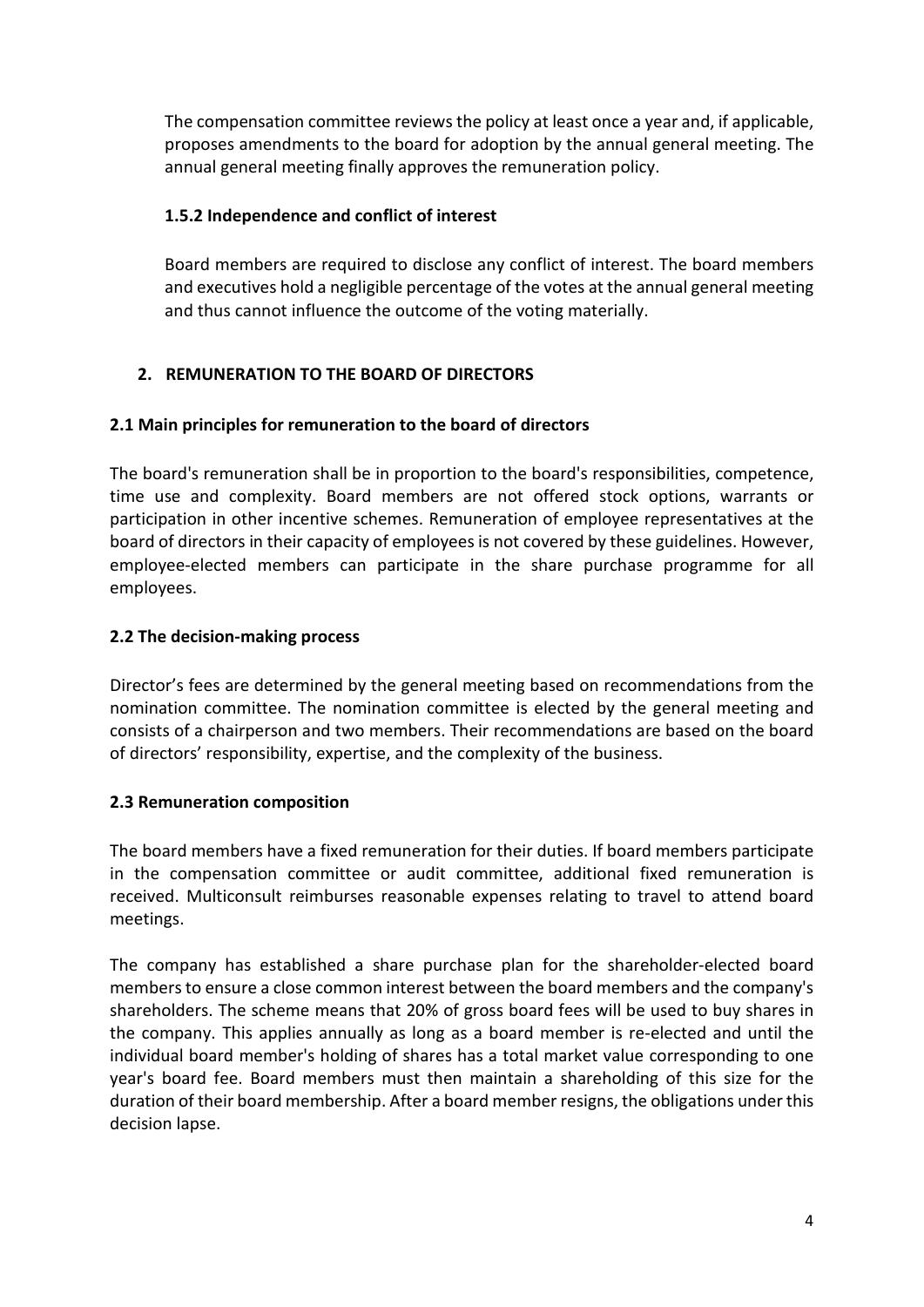### <span id="page-4-0"></span>**3. REMUNERATION TO THE COMPANY'S EXECUTIVE MANAGEMENT TEAM**

### <span id="page-4-1"></span>**3.1 Main principles for remuneration to the executive management team**

The main principles for remuneration to the executives in Multiconsult ASA are stated below:

- The basis for determining remuneration to the executive management team is information that is obtained through salary statistics and comparisons with other companies in the industry and other relevant companies. The company shall benchmark the salaries of the executives with comparable companies at least every other year
- The company's strategy is to offer competitive, not leading, remuneration
- The compensation to the executive management team must reflect both the value of the position and the value that the person holding the position represents for the company
- The principle of wage determination is based on individual assessment
- The executive management team is covered by the same scheme for total compensation, but the size and weighting of the reward elements will vary
- The company has a conscious relationship to the normal duration of participation in the executive management team and how age regulates any resignation
- Compensation for the executive management shall, after a defined process, lapse upon resignation from the position

### <span id="page-4-2"></span>**3.2 The decision-making process**

The board of Multiconsult ASA is responsible to ensure that the compensation of the executive management team is in line with the remuneration policy. The compensation committee manages the remuneration package for the CEO and other members of the executive team. The mandate for the compensation committee consists of i) to discuss and give its recommendation to the Board for the CEO's remuneration and ii) to discuss remuneration for the remainder of the executive team following a recommendation from the CEO.

### <span id="page-4-3"></span>**3.3 Remuneration composition**

The remuneration to the executive management team of Multiconsult ASA can consist of the following elements:

### <span id="page-4-4"></span>**3.3.1 Fixed elements**

- Fixed annual salary which is regulated annually by  $1<sup>st</sup>$  January
- Insurances in line with the rest of the company
- The executives are part of the same pension plan as the rest of the company. The members of the executive management, who until 2017 were members of the defined benefit plan, are in the same way as other affected employees, partly compensated for entering the defined contribution plan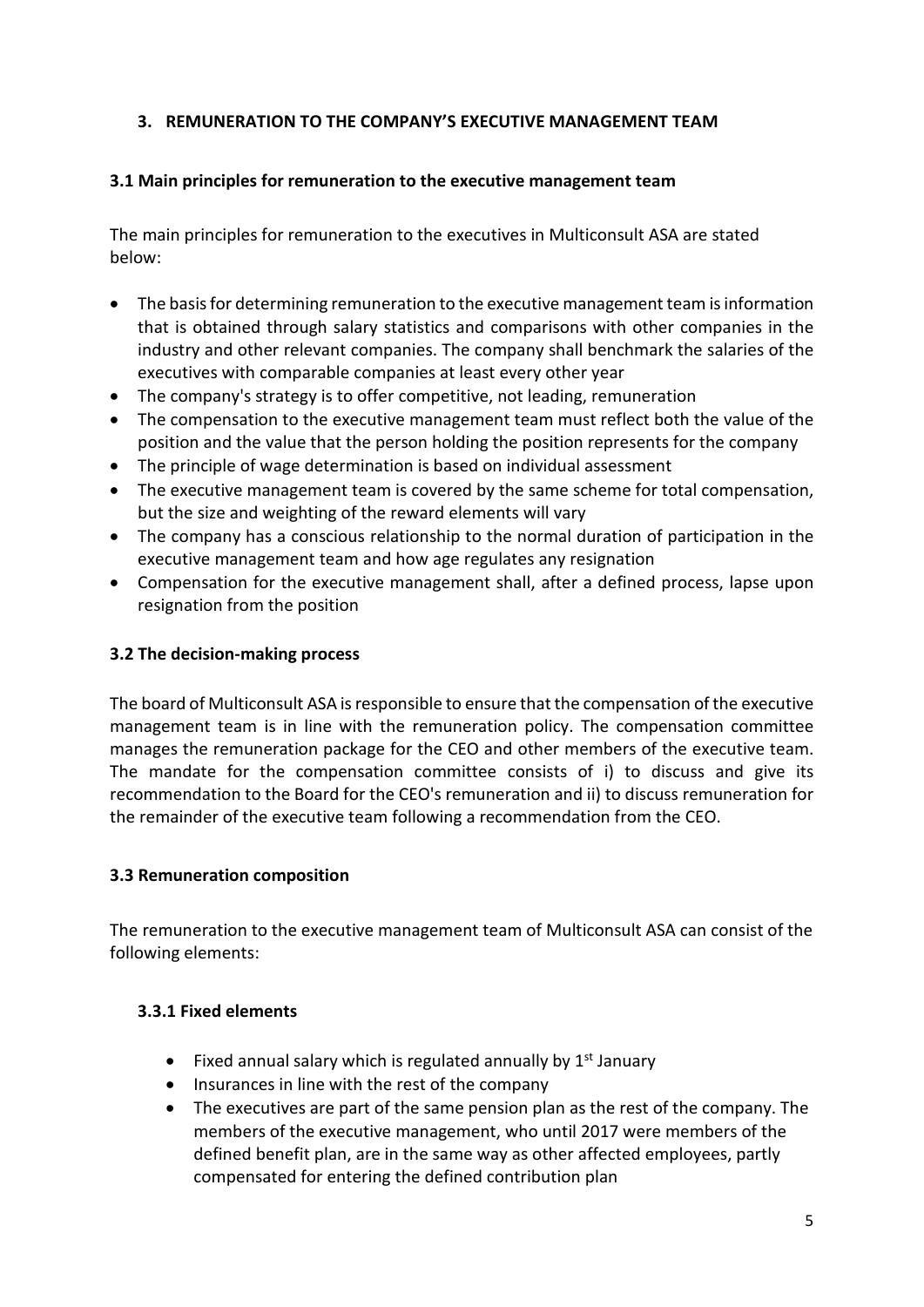- Fixed car allowance
- Other services such as telephony, broadband, newspaper, etc.
- The executive management team are, like other employees, affiliated with the company's current life and health insurance scheme. In addition, the executives are affiliated with the company's board liability insurance
- Internal board assignments and similar internal positions are not remunerated separately

#### <span id="page-5-0"></span>**3.3.2 Severance pay**

The CEO of Multiconsult ASA has renounced her job protection against an agreed severance pay that is valid for a period of 12 months. Kirsten Anker Sørensen (EVP Architecture) has an agreement, in the event that she has to resign, gives her the right (unless she has shown gross negligence of her duties according to laws), to receive salary for 9 months in addition to salary in the three months' notice period. No other members of the group management are entitled to severance pay and have a six months' notice period.

#### <span id="page-5-1"></span>**3.3.3 Variable pay – bonus model**

The board decides on performance targets for a performance-based bonus scheme for the CEO. The CEO informs about performance targets and goal achievement for bonus earnings for other members of the executives. The company's board adopts the structure of the performance-based salary on the recommendation of the compensation committee. The scheme is limited to six gross monthly salaries for the CEO and four gross monthly salaries for other members of the group management. Multiconsult does not have the possibility to reclaim variable remuneration.

The compensation committee assesses achievements in relation to the bonus criteria. Their recommendation is then reviewed and decided by the board. The purpose of the performance-based bonus scheme is to help the executives work actively to achieve strategic goals. Furthermore, it is a suitable tool for sending clear signals to the executives about which goals the company's board prioritises. The bonus scheme will reward management for achieving these priority goals. The performance targets can be a combination of quantitative and discretionary targets. Operating margin has been and is a key profit target in the current period. This reflects the company's and the board's focus on sustained profitability as the most important strategic goal. At Multiconsult, variable pay is also connected to sustainability. Multiconsult reports sustainability within three pillars: environmental, social and governance. Targets are set with threshold and maximum levels where potential bonus is calculated linearly from 0 to 100% of maximum payment from relevant scheme.

### <span id="page-5-2"></span>**3.3.4 Share-based payment**

The board of Multiconsult ASA believes that ownership helps to promote long-term relationships and loyalty to the business and that the opportunity for ownership has a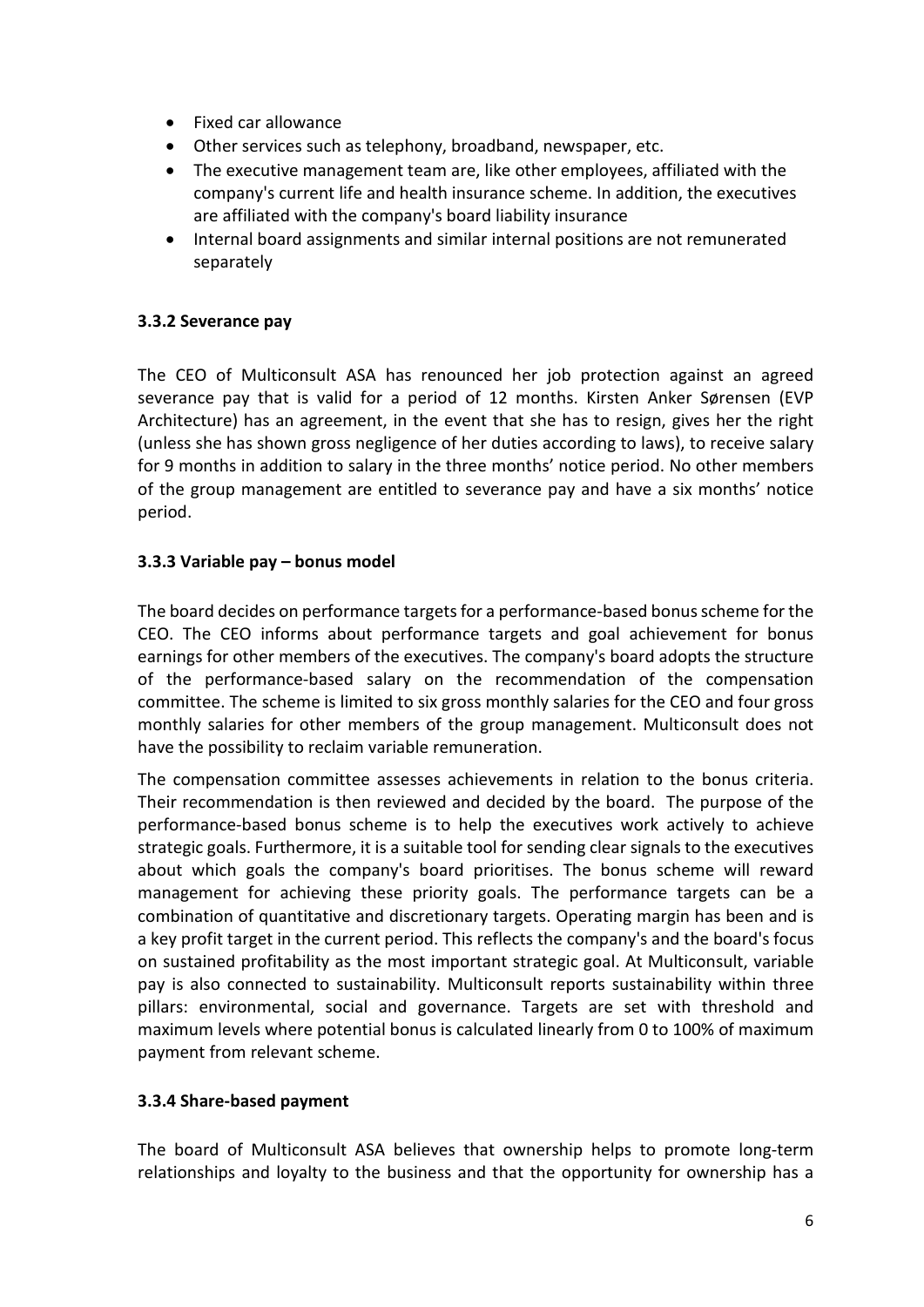positive effect on the executive management's performance over time. With the desire to offer remuneration that links the executive management to expectations of future value creation, the board of Multiconsult ASA has decided to introduce an incentive program with compulsory shareholding as part of the bonus scheme for the CEO and members of the executive. The program is implemented annually and is part of Multiconsult's focus on long-term value creation. Out of the earned bonus, 75 per cent of the bonus is paid in cash and 25 per cent by shares at a 30 per cent discount and a three-year lock-in period. If a member of the executive team has submitted their resignation, 100 per cent of the bonus will be paid out in cash. If a member of the management team leaves the company during the lock-in period, the member has to repay the discount pro rata according to accrued and remaining lock-in period. The executive management also has an option to buy equal to 25 per cent of the bonus attained. Funding of the shares is by cash or by loan from Multiconsult and with 30% discount and three-year lock-in period. If the member of the executive management leaves the company, repayment of the loan takes place at the last date of employment. Members of the executive management may also participate in the company's general share purchase program for employees, in which they are offered to purchase shares at a discount of 20 per cent with a two-year lock-in period.

#### <span id="page-6-0"></span>**3.3.5 Relative size**

The relative size of the remuneration composition varies between the executive team. This is mainly caused by the difference in maximum bonus pay-out and due to the compensation for entering the defined contribution plan. The below table is therefore a presentation of approximate numbers of the average composition.

|                          | Relative size at minimum | Relative size at maximum<br>performance |
|--------------------------|--------------------------|-----------------------------------------|
| <b>Fixed elements</b>    | 100%                     | 77%                                     |
| Annual salary            | 83%                      | 64%                                     |
| Pension                  | 9%                       | 7%                                      |
| Car allowance            | 7%                       | 5%                                      |
| Other                    | 1%                       | 1%                                      |
| <b>Variable elements</b> | 0%                       | 23%                                     |
| <b>Bonus</b>             | 0%                       | 23%                                     |

### <span id="page-6-1"></span>**4. DEVIATIONS FROM THE POLICY**

In order to serve the interests and strategy of Multiconsult, the board may in exceptional circumstances, based on a recommendation from the compensation committee, deviate from Section 3 of this policy. Any such deviation must be described in the remuneration report following the deviation.